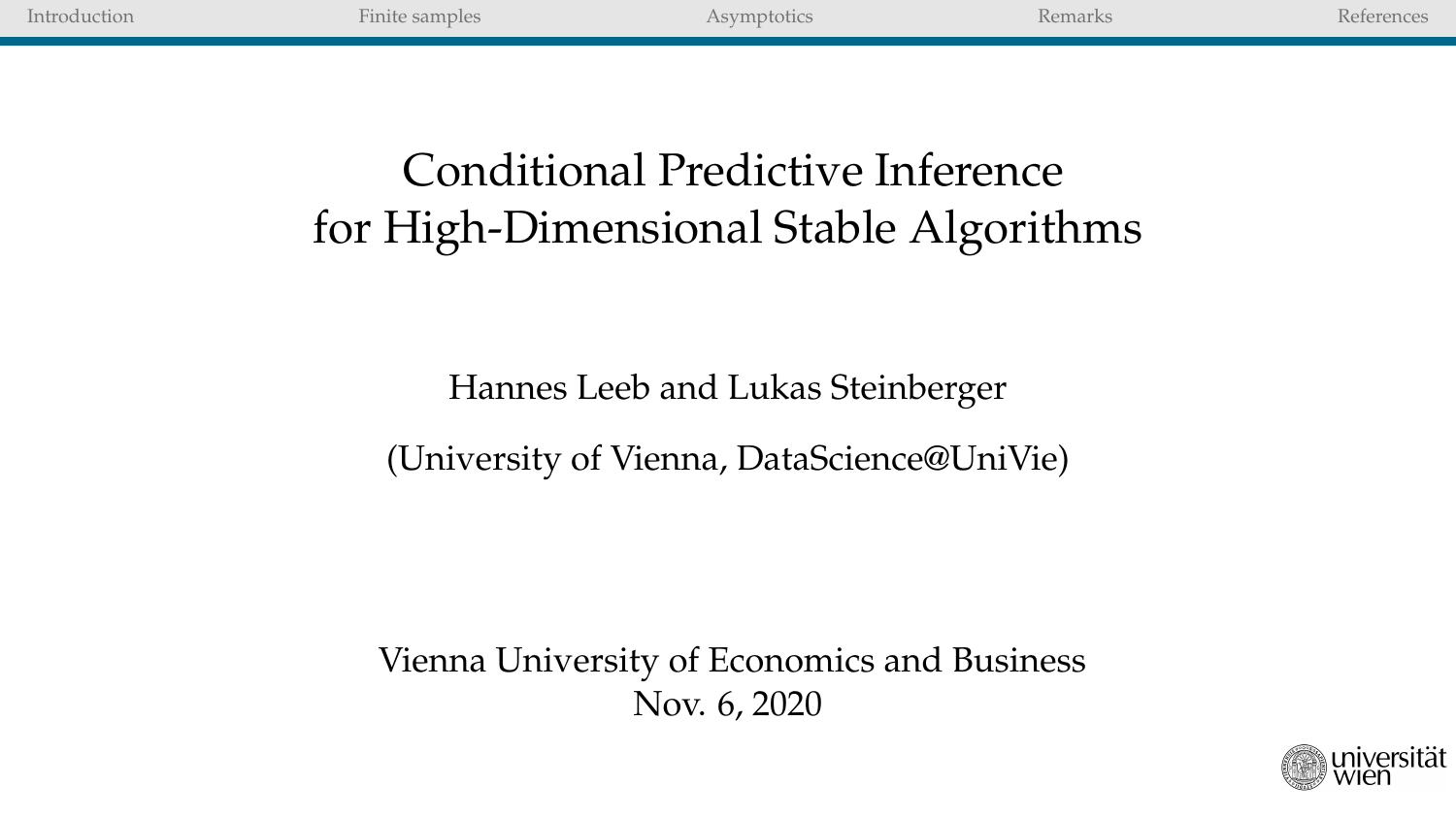| Introduction | Finite samples | Asymptotics | Remarks                                                                                                                                                                          | References |
|--------------|----------------|-------------|----------------------------------------------------------------------------------------------------------------------------------------------------------------------------------|------------|
| OVERVIEW     |                |             | Prediction of a response $y_0$ from a feature-vector $x_0$ given given an i.i.d. sample of<br>feature/response pairs $(x_i, y_i)$ is a fundamental task of statistical learning. |            |

We study *prediction intervals* for *y*<sup>0</sup> that are based on empirical quantiles of leave-one-out residuals.

This task is easy in (classical) asymptotic settings where  $\mathbb{E}[y_0||x_0]$  can be consistently estimated (Butler and Rothman 1980; Stine 1985; Schmoyer 1992; Olive 2007; and Politis 2013).

In other settings (large dimensions and/or model misspecification), resampling methods like the residual bootstrap do not perform well; cf. Bickel and Freedman (1983), Mammen (1996) and, recently, El Karoui and Purdom (2015).

For the proposed prediction intervals, we provide finite-sample and asymptotic performance bounds, without requiring that  $\mathbb{E}[y_0||x_0]$  can be estimated consistently.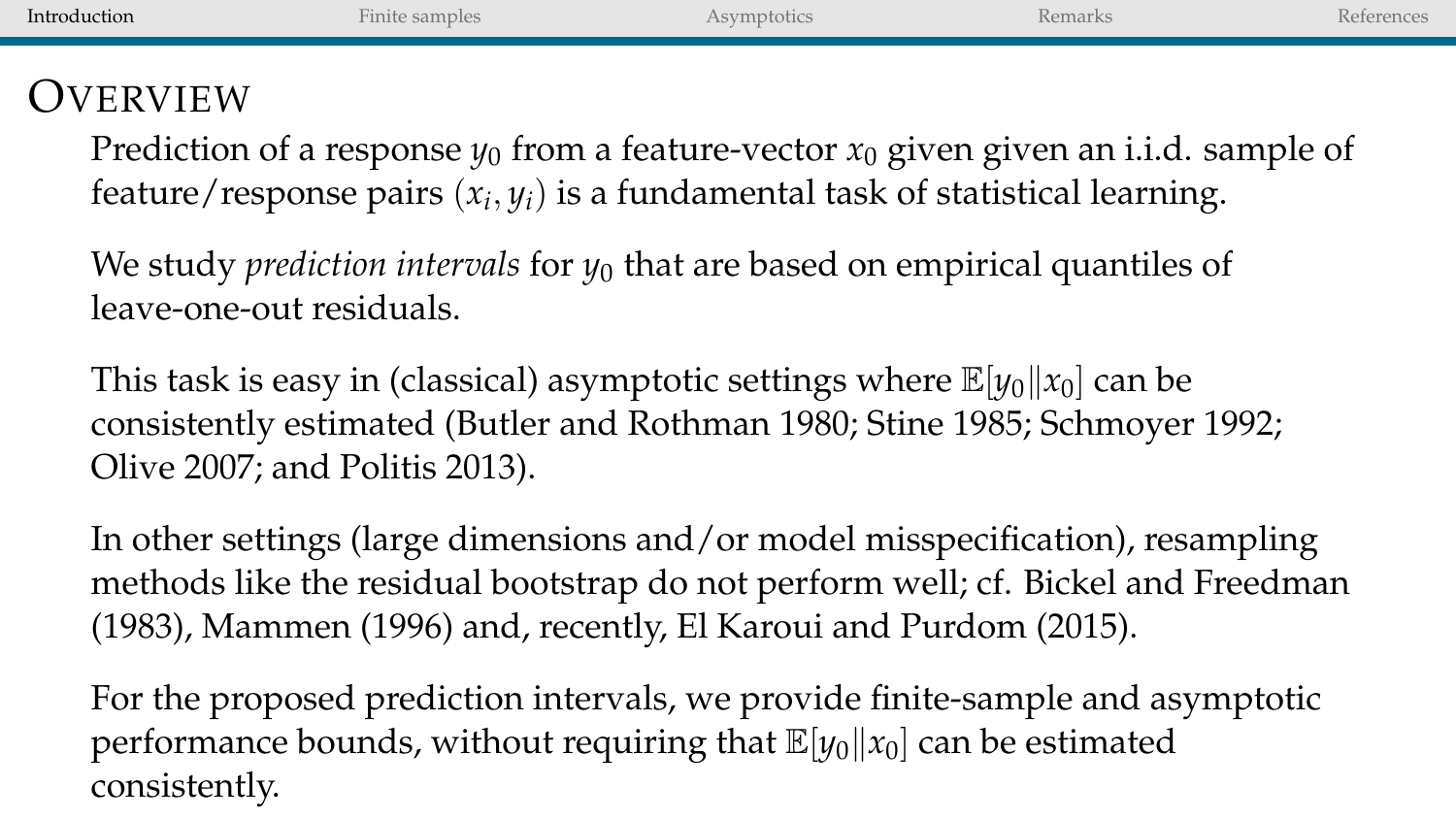| Introduction | Finite samples                                                                                                                                                                                                                       | Asymptotics | Remarks | References |
|--------------|--------------------------------------------------------------------------------------------------------------------------------------------------------------------------------------------------------------------------------------|-------------|---------|------------|
|              | LEAVE-ONE-OUT PREDICTION INTERVALS                                                                                                                                                                                                   |             |         |            |
|              | Consider a feature/response pair $(x_0, y_0)$ with $x_0 \in \mathbb{R}^p$ and $y_0 \in \mathbb{R}$ , and a training<br>sample $T_n = (x_i, y_i)_{i=1}^n$ , where the $(x_i, y_i)$ are i.i.d. copies of $(x_0, y_0)$ . The goal is to |             |         |            |

 $\sum_{i=1}^{\infty}$  *i*<sub>n</sub> =  $\left(x_i, y_i\right)_{i=1}^{\infty}$ , where the  $\left(x_i, y_i\right)$  **c**.

Using a given prediction algorithm  $\hat{m}_n(x_0) = \hat{m}_n(x_0, T_n)$ , we proceed as follows:

- For each  $i = 1, ..., n$ , write  $\hat{m}_n^{[i]}(\cdot)$  for the prediction algorithm computed from all but the *i*-th observation.
- ► Compute the leave-one-out residuals  $\hat{u}_i = y_i \hat{m}_n^{[i]}(x_i)$ ,  $i = 1, \ldots, n$ , the corresponding order statistics  $\hat{u}_{(1)} \leq \cdots \leq \hat{u}_{(n)}$  and the empirical quantiles  $\hat{q}_{\alpha/2} = \hat{u}_{(\lceil n\alpha/2 \rceil)}$  and  $\hat{q}_{1-\alpha/2} = \hat{u}_{(\lceil n(1-\alpha/2) \rceil)}.$
- $\triangleright$  Compute the prediction interval

$$
PI_{\alpha}(T_n, x_0) = \hat{m}_n(x_0) + (\hat{q}_{\alpha/2}, \hat{q}_{1-\alpha/2}].
$$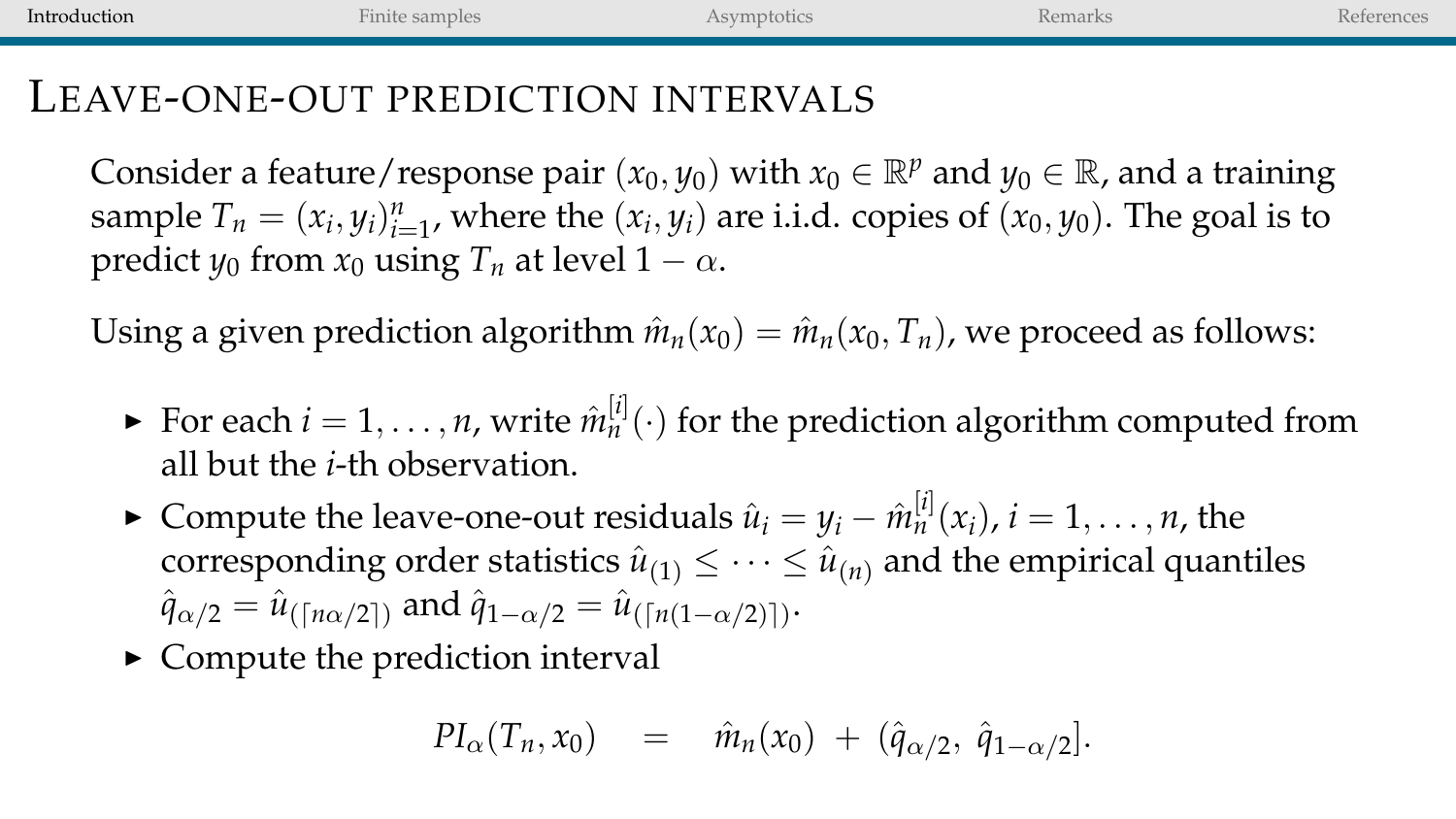| Introduction                     | Finite samples                                                     | Asymptotics | Remarks | References |
|----------------------------------|--------------------------------------------------------------------|-------------|---------|------------|
| CONDITIONAL COVERAGE PROBABILITY | Our goal is to control the <i>conditional</i> coverage probability |             |         |            |
|                                  |                                                                    |             |         |            |

 $P(\psi_0 \in PI_{\alpha}(T_n, x_0)||T_n).$ 

We show that

$$
\mathbb{E}_P |P(y_0 \in PI_\alpha(T_n, x_0) || T_n) - (1 - \alpha)|
$$

is small, uniformly over a large class  $P$  of distributions  $P$  (details later), provided that

- ► the prediction algorithm is sufficiently stable so that  $\hat{m}_n(\cdot) \approx \hat{m}_n^{[i]}(\cdot)$ , and
- $\triangleright$  the prediction algorithm has bounded estimation error in probability, i.e.,  $\mathbb{E}[y_0||x_0] - \hat{m}_n(x_0) = O_p(1)$  (no consistency required).

With this, the unconditional coverage probability  $P(y_0 \in PI_\alpha(T_n, x_0))$  is also close to  $1 - \alpha$ .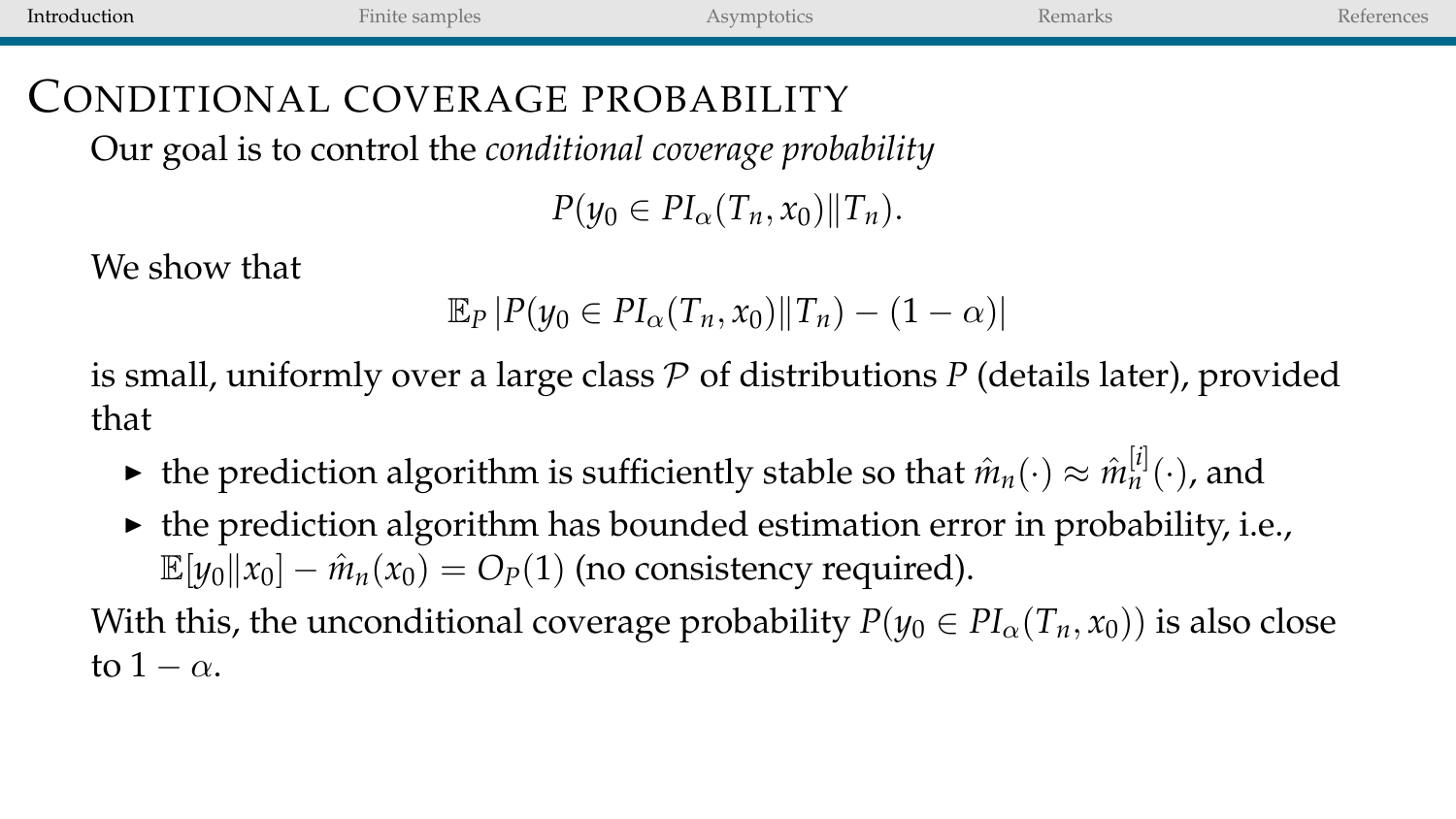# <span id="page-4-0"></span>THE CLASS OF DISTRIBUTIONS  $\mathcal{P}$

We require the class  $P$  of distributions to satisfy the following condition.

#### (C1). Under every  $P \in \mathcal{P}$ , ...

- $\blacktriangleright$  the feature/response pairs  $(x_0, y_0), (x_1, y_1), \ldots$  are i.i.d.;
- ▶ the regression function  $x \mapsto m_P(x) := \mathbb{E}_P[y_0||x_0 = x]$  exists;
- $\triangleright$  the error term *u*<sub>0</sub> := *y*<sub>0</sub> − *m*<sub>*P*</sub>(*x*<sub>0</sub>) is independent of the regressor vector *x*<sub>0</sub> and has a Lebesgue density  $f_{\mu}$ *<sub>P</sub>* with  $||f_{\mu}$ <sub>*P*</sub> $||_{\infty} < \infty$ .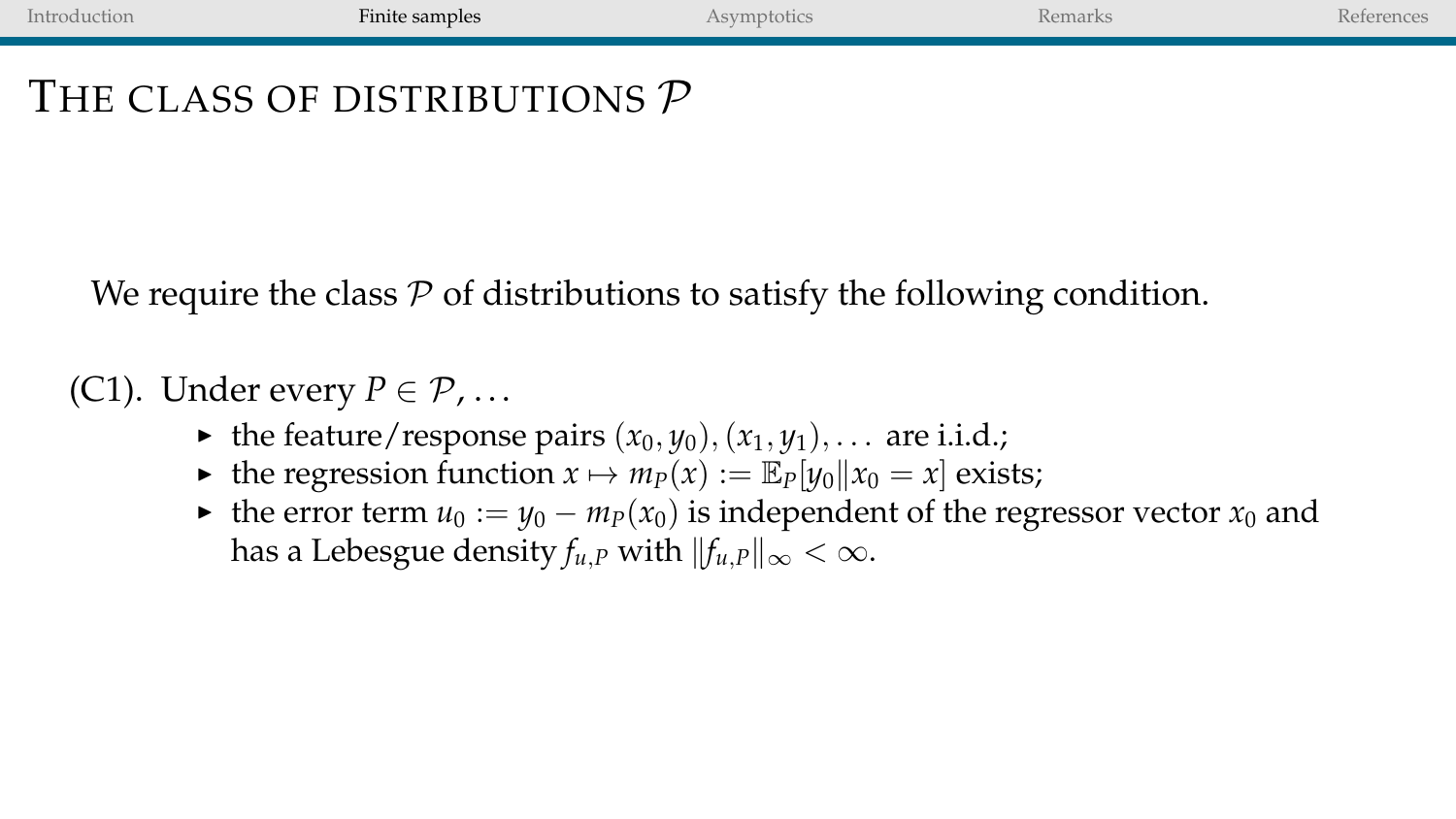#### THE STABILITY CONDITION ON THE PREDICTION ALGORITHM

Fix  $\eta > 0$  and a class P of distributions as in (C1). A predictor  $\hat{m}_n$  is  $\eta$ -stable with *respect to*  $P$  if

$$
\sup_{P\in\mathcal{P}}\mathbb{E}_P\left[\left(\|f_{u,P}\|_{\infty}\left|\hat{m}_n(x_0)-\hat{m}_n^{[i]}(x_0)\right|\right)\wedge 1\right] \leq \eta
$$

for each  $i = 1, \ldots, n$  (cf. Bousquet and Elisseeff, 2002).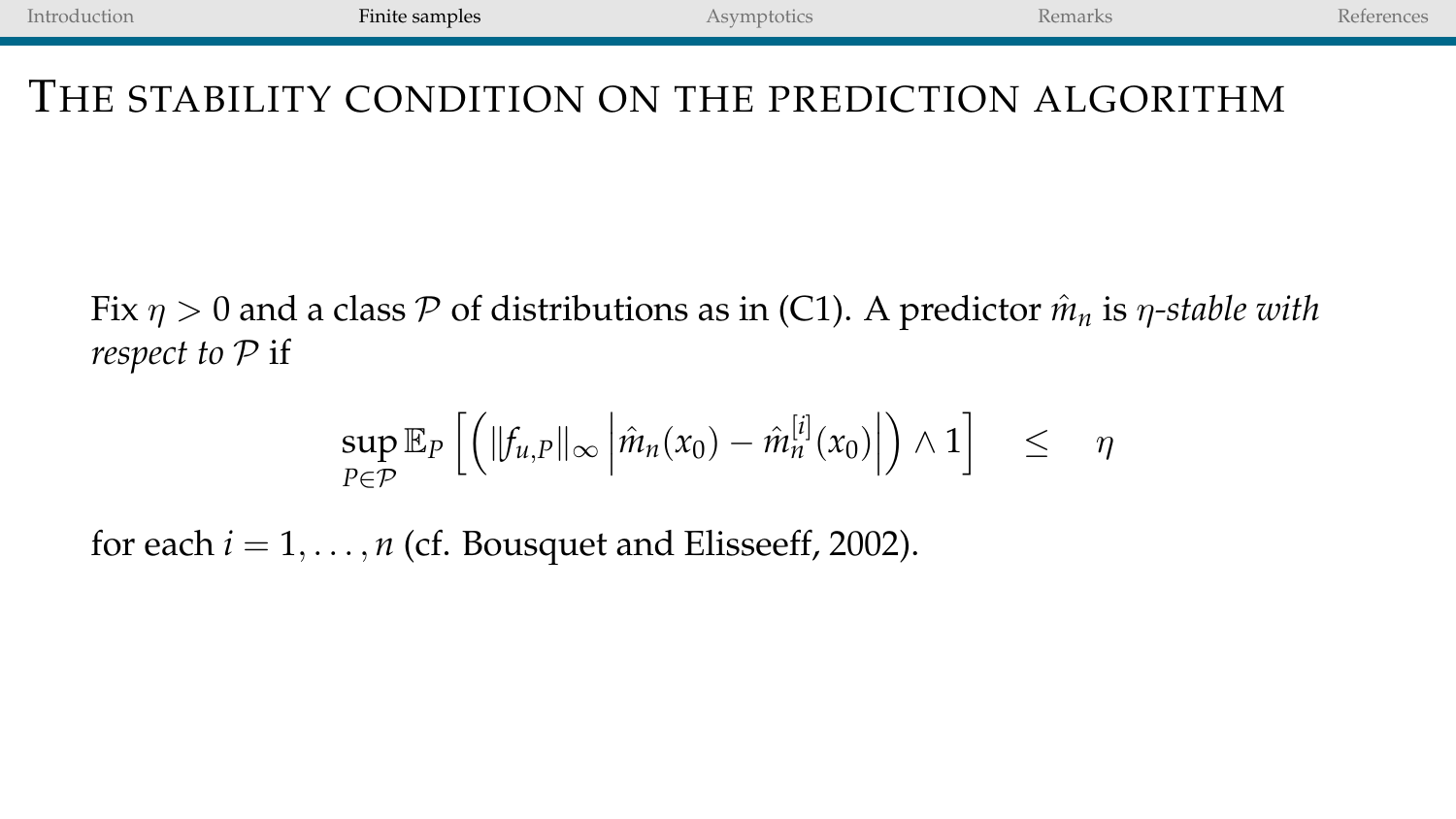| Introduction   | Finite samples                                                         | Asymptotics | Remarks | <b>References</b> |
|----------------|------------------------------------------------------------------------|-------------|---------|-------------------|
| A USEFUL LEMMA | Consider the (feasible) e.c.d.f. of the leave-one-out residuals, i.e., |             |         |                   |
|                |                                                                        |             |         |                   |

$$
\hat{F}_n(s) = \hat{F}_n(s; T_n) = \frac{1}{n} \sum_{i=1}^n \mathbb{1} \{\hat{u}_i \leq s\}
$$

and the (infeasible) true (conditional) c.d.f. of the prediction error, i.e.,

$$
\tilde{F}_n(s) = \tilde{F}_n(s; T_n) = P(y_0 - \hat{m}_n(x_0) \leq s \| T_n).
$$

#### Then

$$
\left| P(y_0 \in PI_\alpha(T_n, x_0) \| T_n) - \left(1 - \frac{\lfloor n\alpha/2 \rfloor + \lceil n\alpha/2 \rceil}{n} \right) \right| \leq 2 \|\hat{F}_n - \tilde{F}_n\|_\infty.
$$

In particular, if  $\mathbb{E}_P\|\hat{F}_n - \tilde{F}_n\|_\infty$  is small, uniformly over  $P\in\mathcal{P}$ , then  $E_P|P(y_0 \in PI_\alpha(T_n, x_0)||T_n) - (1 - \alpha)|$  is small, uniformly over  $P \in \mathcal{P}$ .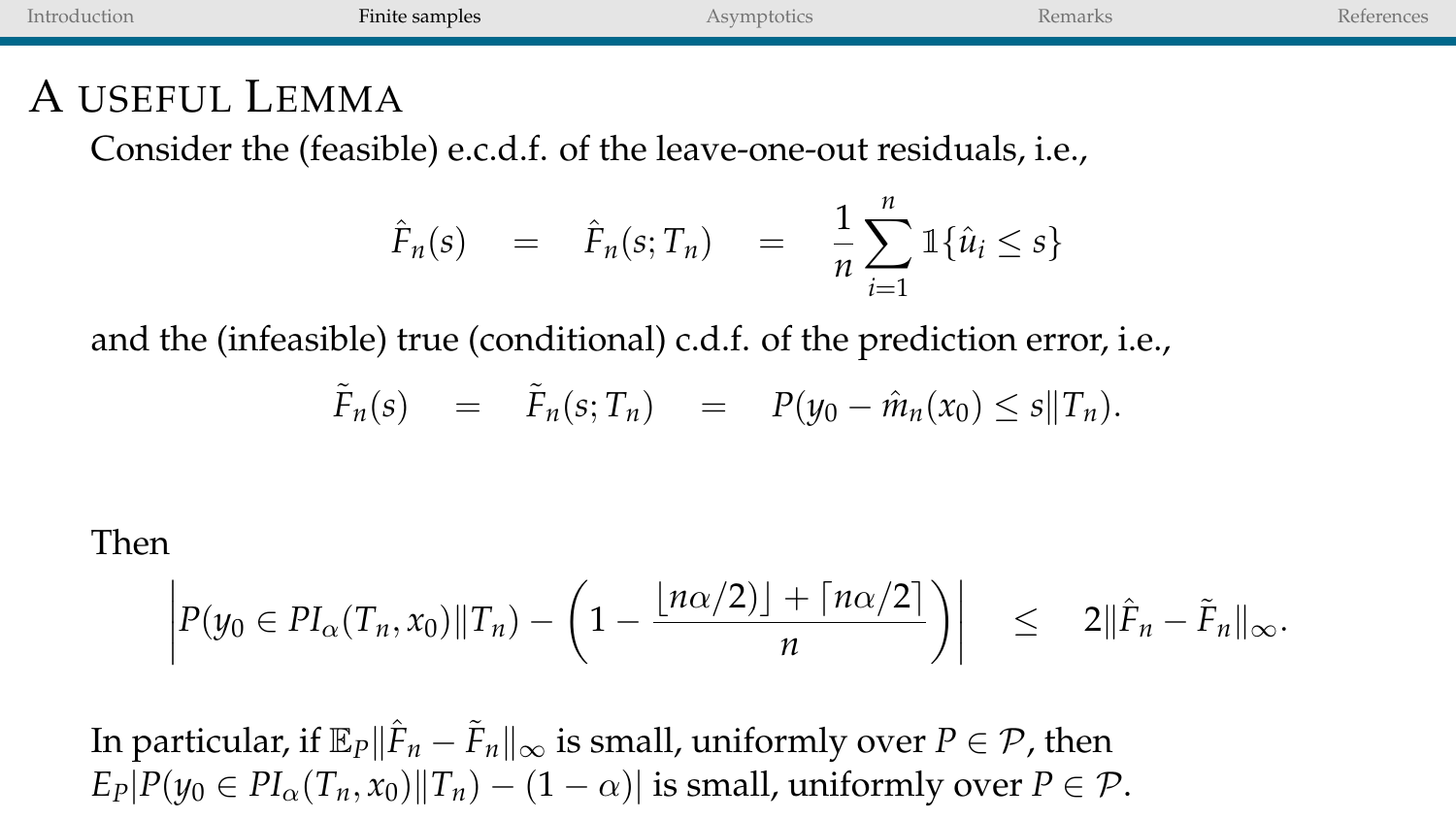| Introduction | Finite samples | Asymptotics | Remarks | References |
|--------------|----------------|-------------|---------|------------|
| THEOREM 1    |                |             |         |            |

Assume that the class  $P$  of distributions satisfies (C1) and that the predictor  $\hat{m}_n(\cdot)$ is symmetric and  $\eta$ -stable w.r.t. P. Then, for each  $P \in \mathcal{P}$ , each  $L > 1$  and each  $\mu \in \mathbb{R}$ , we have

$$
\mathbb{E}_{P} \|\hat{F}_{n} - \tilde{F}_{n}\|_{\infty} \le P(\left|y_{0} - m_{P}(x_{0})\right| > L) + P(\left|m_{P}(x_{0}) - \hat{m}_{n}(x_{0}) - \mu\right| > L) + 3\left(L\|f_{u,P}\|_{\infty}\left(\frac{1}{2n} + 3\eta\right)\right)^{1/3} + \sqrt{\frac{1}{n} + 6\eta}.
$$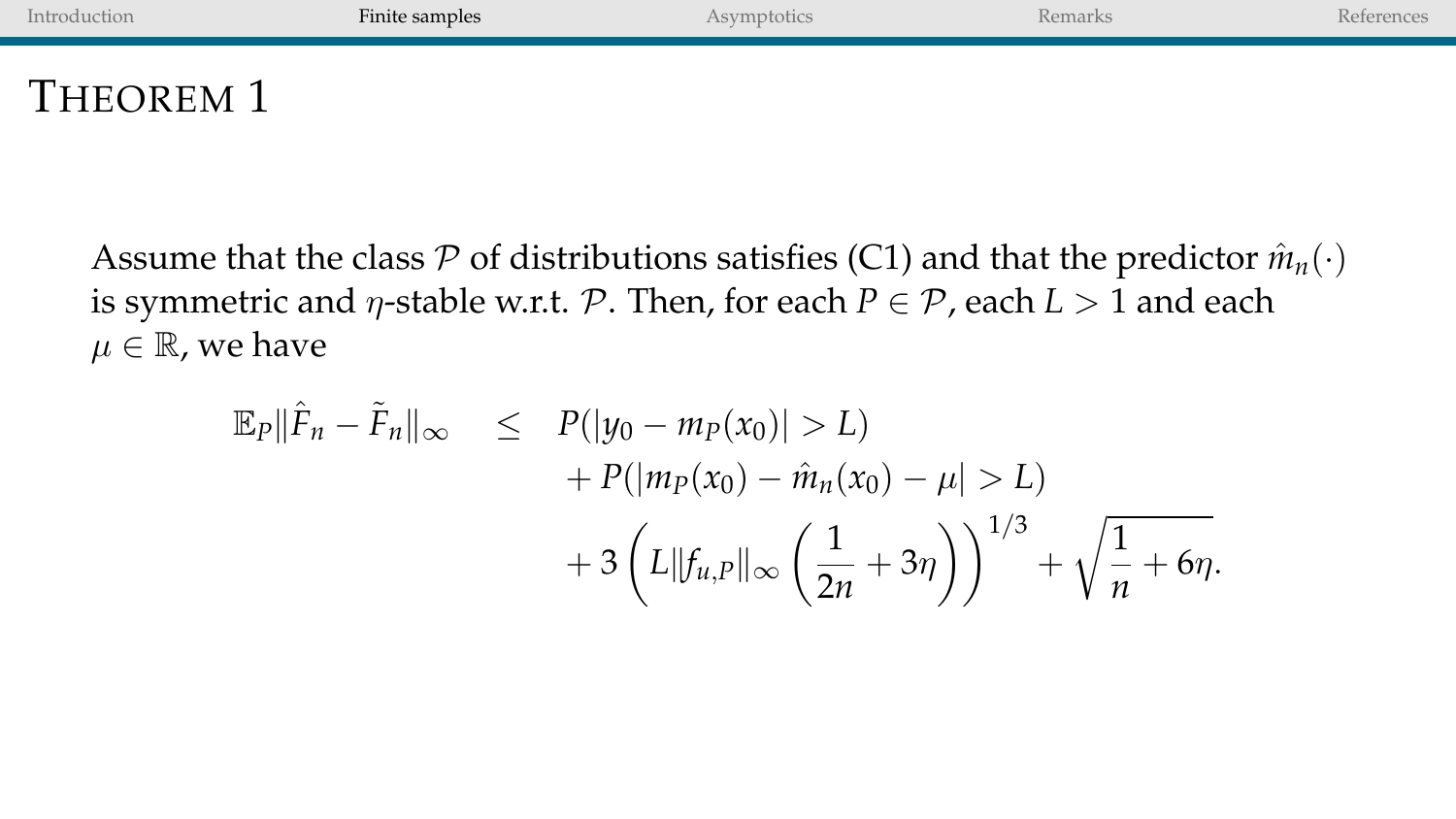#### <span id="page-8-0"></span>ASYMPTOTICS: PREDICTION WITH MANY VARIABLES

We study asymptotic settings where the dimension of the feature vector  $x_0$ depends on *n*, i.e.,  $p = p_n$ , so that  $p_n/n \to \kappa \in (0, 1)$ .

Our first result is an asymptotic adaptation of Theorem 1, which we then use to deal with more specific scenarii.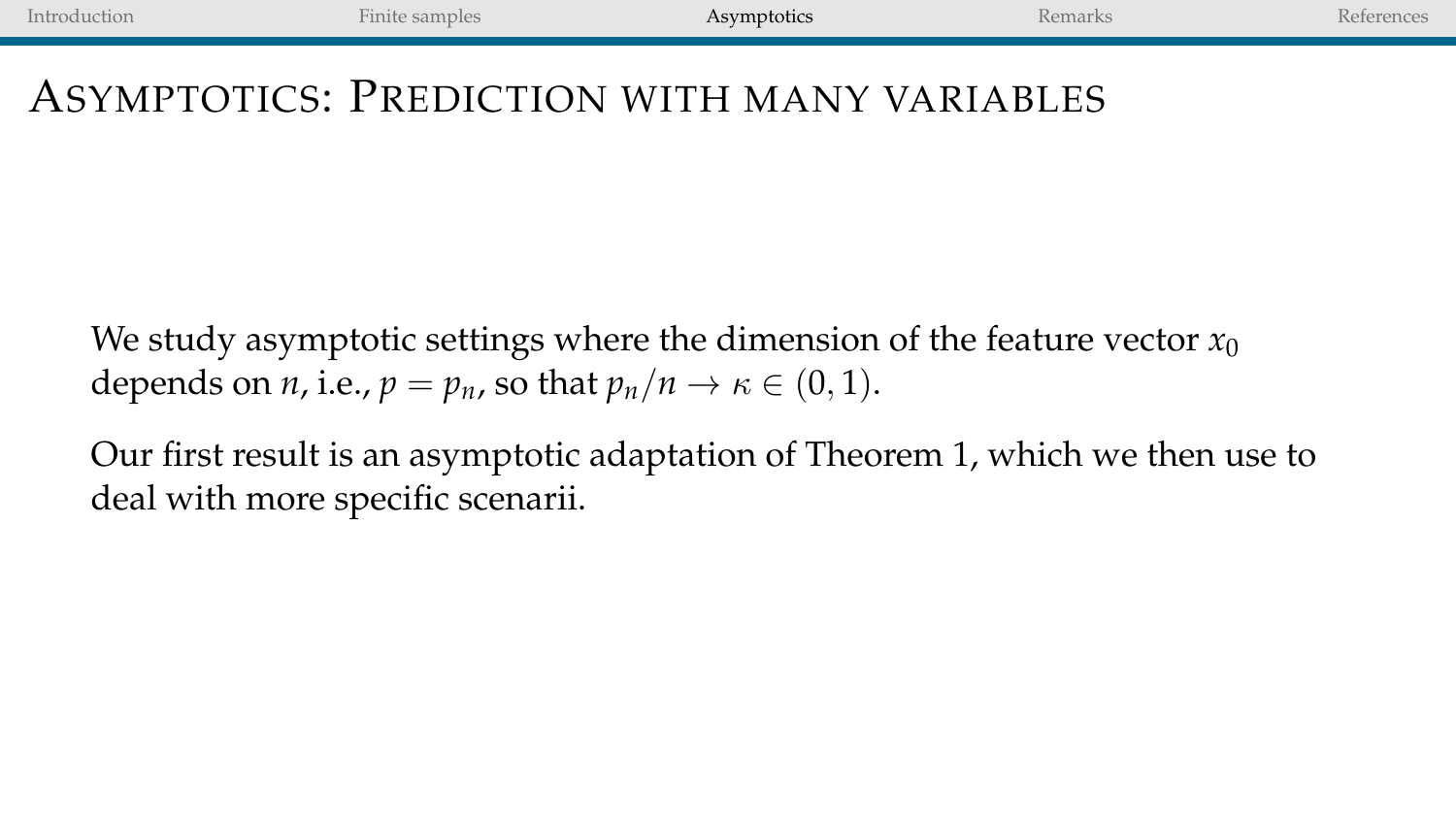| THEOREM 2<br>Let $p_n$ be a sequence of positive integers and let $\mathcal{P}_n$ be as in (C1) with $p_n$ replacing | Introduction | Finite samples | Asymptotics | Remarks | References |
|----------------------------------------------------------------------------------------------------------------------|--------------|----------------|-------------|---------|------------|
| $p$ . Moreover, suppose the following:                                                                               |              |                |             |         |            |

- If The predictor  $\hat{m}_n$  is symmetric and  $\eta_n$ -stable w.r.t.  $\mathcal{P}_n$  with  $\eta_n \to 0$ .
- For each  $P \in \mathcal{P}_n$ , there exists  $\sigma_P^2 \in (0, \infty)$  so that  $\limsup_{n\to\infty}\sup_{P\in\mathcal{P}_n}\sigma_P\|f_{u,P}\|_\infty<\infty.$
- $\triangleright$  The scaled estimation errors  $|m_P(x_0) \hat{m}_n(x_0)|/\sigma_P$  and the scaled errors  $|y_0 - m_P(x_0)|/\sigma_P$  both are  $P_n$ -uniformly bounded.

Then

$$
\sup_{P\in\mathcal{P}_n}\mathbb{E}_P\|\hat{F}_n-\tilde{F}_n\|_{\infty}\quad\stackrel{n\to\infty}{\longrightarrow}\quad 0.
$$

In particular,

$$
\sup_{P\in\mathcal{P}_n}\mathbb{E}_P\left|P(y_0\in PI_\alpha(T_n,x_0)\|T_n)-(1-\alpha)\right|\quad\stackrel{n\to\infty}{\longrightarrow}\quad 0.
$$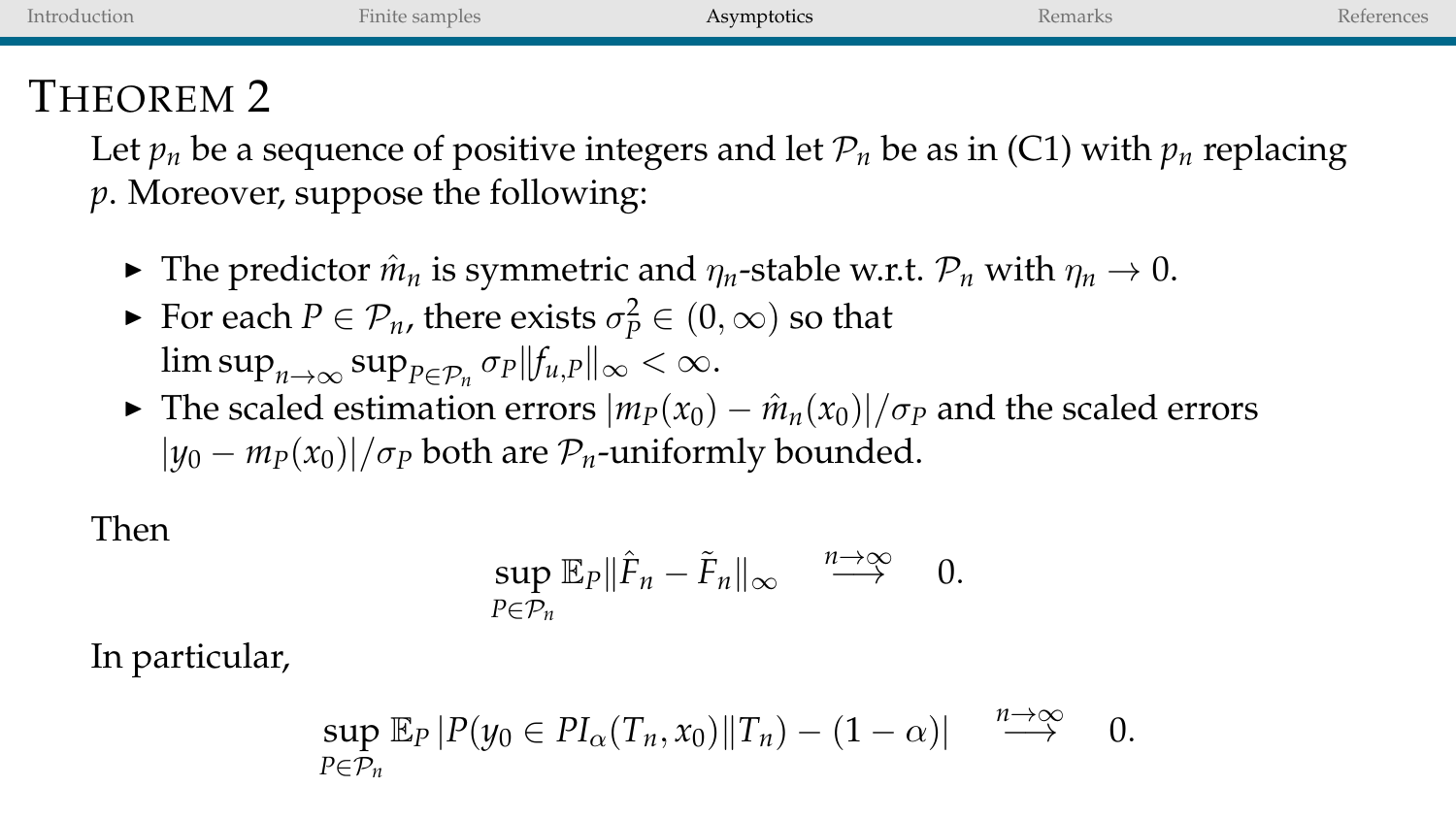# REGULARIZED M-ESTIMATORS

For a given convex loss function  $\rho : \mathbb{R} \to \mathbb{R}$  and a fixed tuning parameter  $\gamma \in (0,\infty)$  (both not depending on *n*), consider the estimator

$$
\hat{\beta}_n^{(\rho)} = \operatorname{argmin}_{b \in \mathbb{R}^p} \frac{1}{n} \sum_{i=1}^n \rho(y_i - x_i' b) + \frac{\gamma}{2} ||b||_2^2.
$$

These estimators are studied by El Karoui (2018) in a linear model  $y_i = x_i' \beta + u_i$ allowing for heavy-tailed errors in an asymptotic setting where  $p/n \to \kappa \in (0,1)$ .

Under the assumptions maintained in that reference, Theorem 2 applies.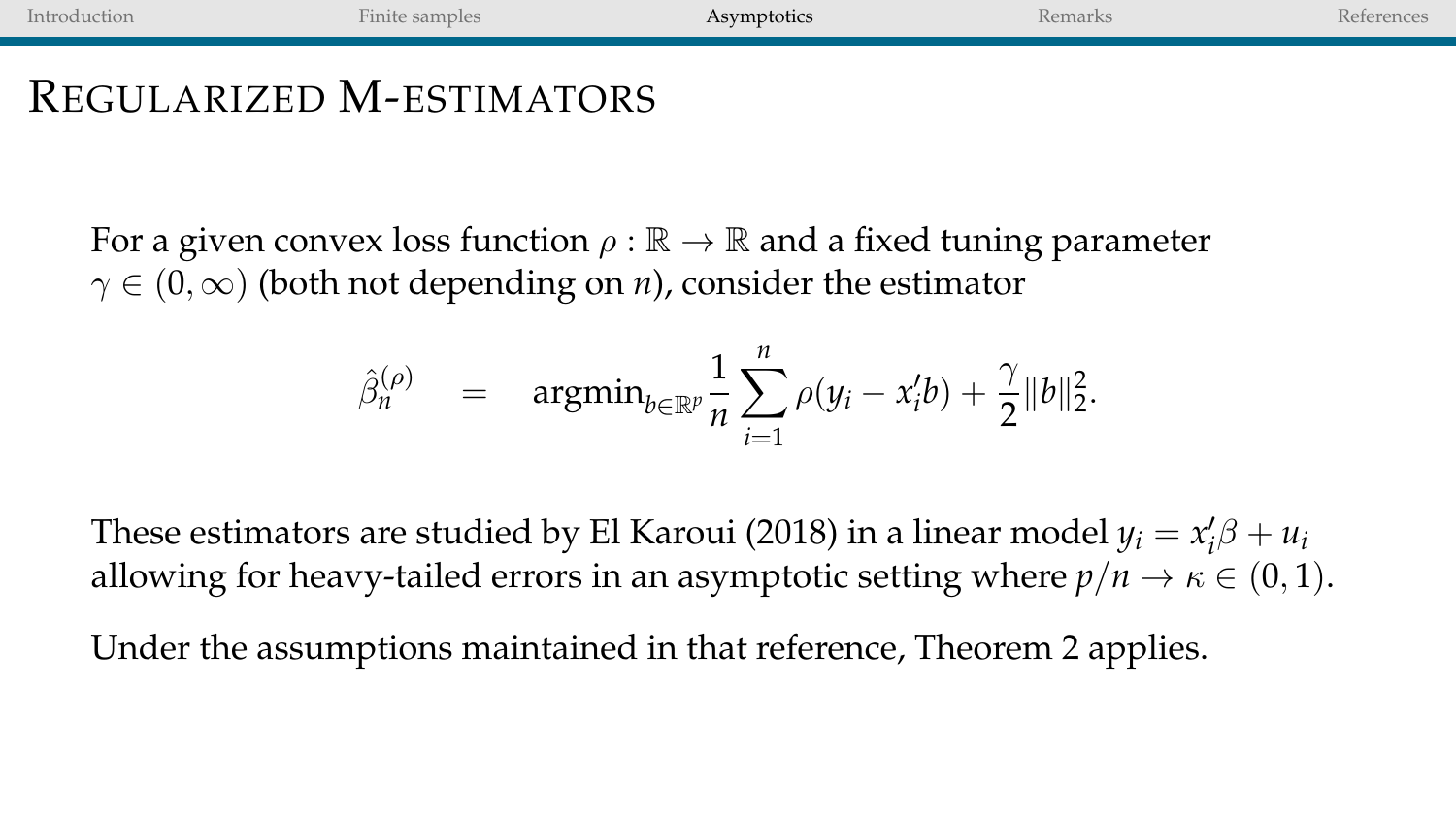### JAMES-STEIN TYPE PREDICTORS

We consider the predictor  $\hat{m}_n(x_0) = x'_0 \hat{\beta}_n(c)$ , where  $\hat{\beta}_n(c)$  is a James-Stein-type estimator

$$
\hat{\beta}_n(c) = \begin{cases} \left(1 - \frac{cp_n\hat{\sigma}_n^2}{\hat{\beta}_n^{\prime}X^{\prime}X\hat{\beta}_n}\right)_+ \hat{\beta}_n, & \text{if } \hat{\beta}_n^{\prime}X^{\prime}X\hat{\beta}_n > 0, \\ 0, & \text{otherwise,} \end{cases}
$$

where  $c \in [0,1]$  is a tuning-parameter, where  $\hat{\beta}_n = (X'X)^{\dagger}X'Y$  and where  $\hat{\sigma}_n^2 = ||Y - X'\hat{\beta}_n||^2 / (n - p_n).$ 

For the classes  $P_n$  of underlying distributions, we consider families of nonlinear regression models where the feature-vectors are randomly scaled linear functions of i.i.d. variables, as described in (C2), which follows.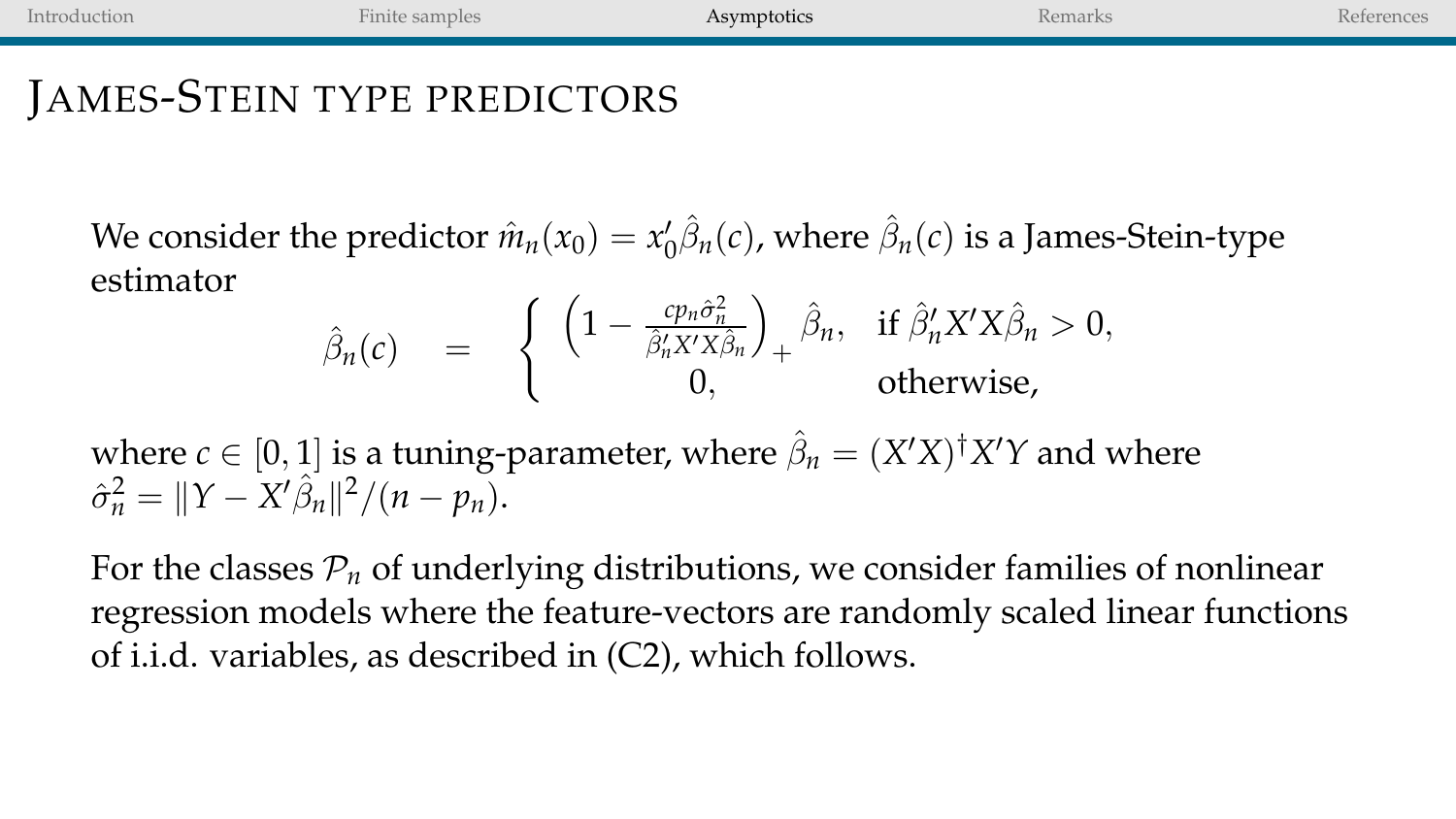[Introduction](#page--1-0) **[Finite samples](#page-4-0) [Asymptotics](#page-8-0) [Remarks](#page-18-0)** Remarks [References](#page-20-0) JAMES-STEIN TYPE PREDICTORS (C2). Fix finite constants  $C_0 > 0$ ,  $c_0 > 0$  and probability measures  $\mathcal{L}_l$ ,  $\mathcal{L}_w$  on  $\mathbb{R}$ , so

that  $\mathcal{L}_w$  has mean zero, unit variance and finite fourth moment,  $\int s^2 \mathcal{L}_l(dx) = 1$ and  $\mathcal{L}_1((-\mathcal{C}_0, \mathcal{C}_0)) = 0$ . For each *n*, the following holds under each  $P \in \mathcal{P}_n = \mathcal{P}_n(C_0, c_0, \mathcal{L}_l, \mathcal{L}_w)$ :

- ►  $(x_i, y_i) \in \mathbb{R}^{p_n+1}$  are i.i.d.
- $\blacktriangleright$  The feature vector  $x_0$  is distributed as

$$
x_0 \sim l_0 \Sigma_P^{1/2}(w_1,\ldots,w_{p_n})',
$$

where the  $w_i$  are i.i.d. according to  $\mathcal{L}_w$ ,  $l_0 \sim \mathcal{L}_l$  is independent of the  $w_i$  and  $\Sigma_p^{1/2}$ *P* is the symmetric positive definite square root of a positive definite  $p_n \times p_n$ matrix Σ*P*.

 $\blacktriangleright$  The response  $y_0$  has mean zero and

$$
y_0\|x_0 \quad \sim \quad m_P(x_0) + \sigma_P v_0,
$$

where  $v_0$  is independent of  $x_0$ , has a Lebesgue density, mean zero, unit variance and fourth moment bounded by  $C_0$ , with measurable regression function  $m_p$ satisfying  $\mathbb{E}_{P}m_{P}(x_0) = 0$ .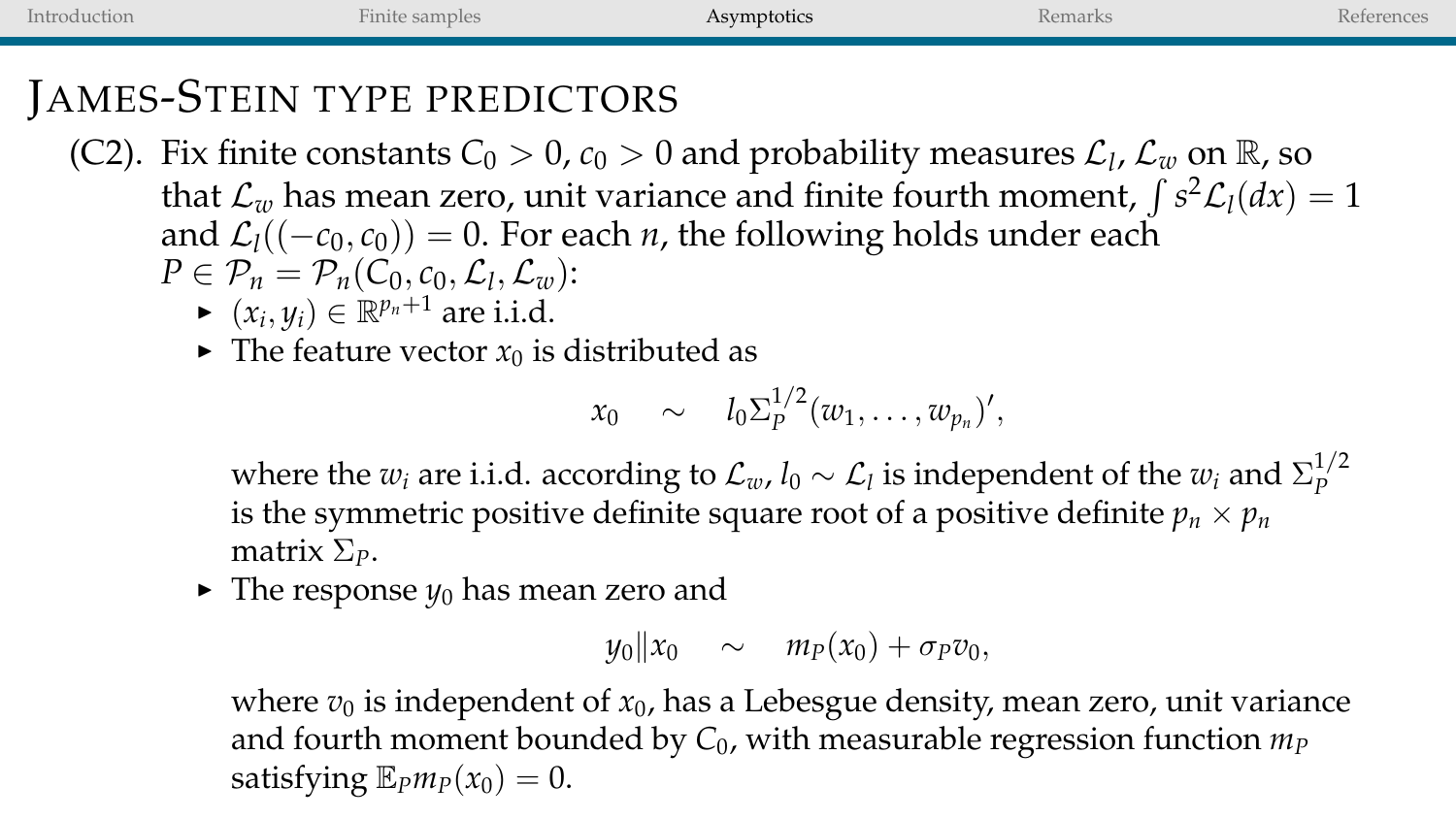# JAMES-STEIN TYPE PREDICTORS

# THEOREM 3

For each *n* let  $\mathcal{P}_n = \mathcal{P}_n(C_0, c_0, \mathcal{L}_l, \mathcal{L}_w)$  be as in (C2). For each  $P \in \mathcal{P}_n$ , define  $\beta_P$  as the minimizer of  $\mathbb{E}_p(y_0 - \beta' x_0)$  over  $\beta \in \mathbb{R}^{p_n}$ . Assume that  $p_n/n \to \kappa \in (0,1)$ ; that the densities  $v_0$  in (C2) are uniformly bounded; and that

$$
\limsup_{n\to\infty}\sup_{P\in\mathcal{P}_n}\mathbb{E}_P\left[\left(\frac{m_P(x_0)-x_0'\beta_P}{\sigma_P}\right)^2\right] < \infty.
$$

Then Theorem 2 applies to the James-Stein type predictor  $\hat{m}_n(x_0) = x'_0 \hat{\beta}_n(c)$ . (For  $c = 0$ , this also covers the OLS-predictor  $x_0 \hat{\beta}_n$ .)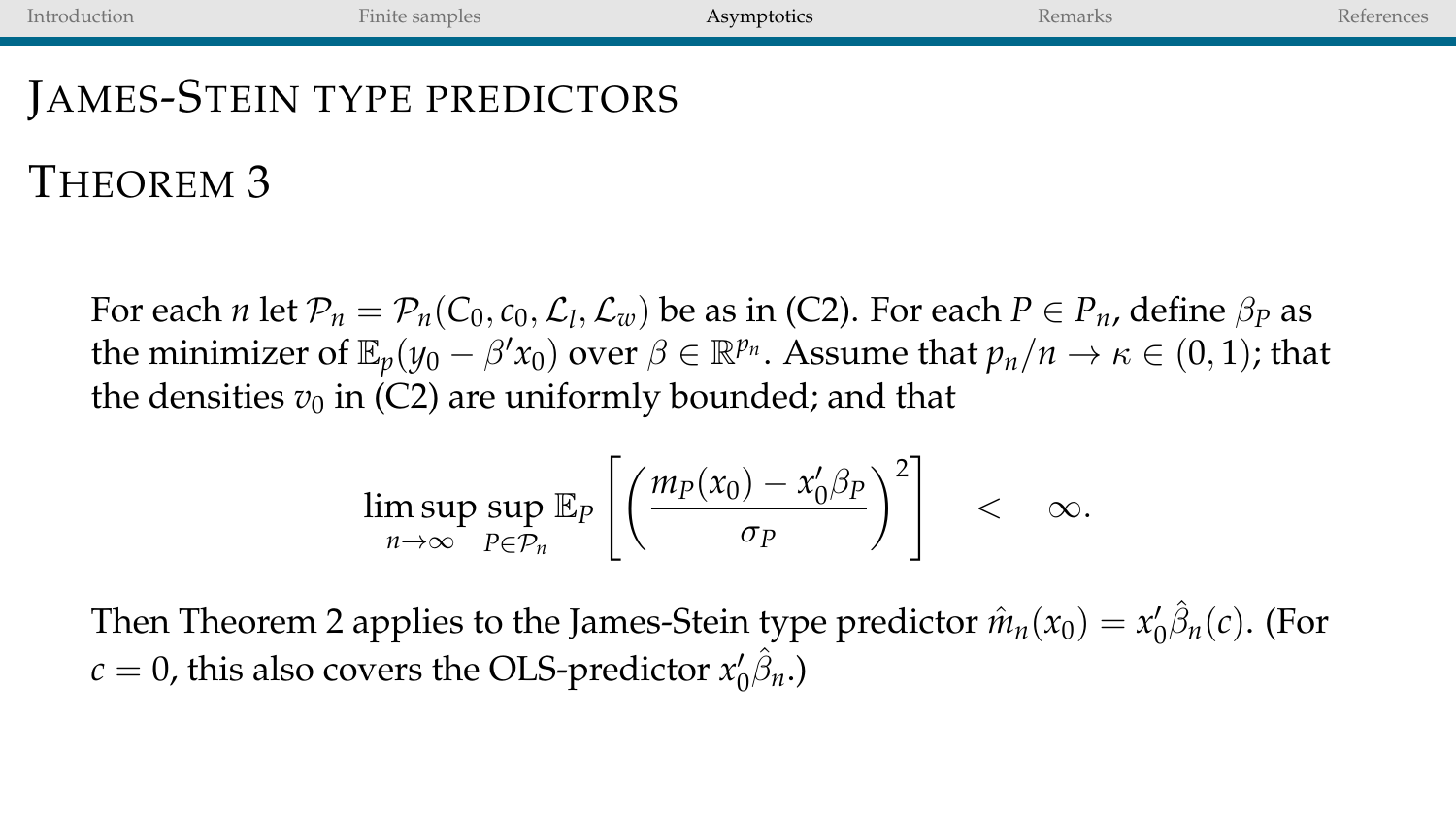## INTERVAL LENGTH

We now turn to the length of the prediction interval  $PI_{\alpha}(T_n, x_0)$ , i.e.,

$$
\hat{q}_{1-\alpha/2}-\hat{q}_{\alpha/2}.
$$

For the classes  $\mathcal{P}_n$  of underlying distributions, we consider families of parametric linear models indexed by the regression parameter  $\beta_P \in \mathbb{R}^{p_n}$ , by  $\Sigma_P = \mathbb{E} x_0 x_0' \in \mathbb{R}^{p_n \times p_n}$  and  $\sigma_P^2 = \mathbb{E}_P (y_0 - x_0' \beta_P)^2 \in (0, \infty)$ . These classes are defined in (C3), which follows.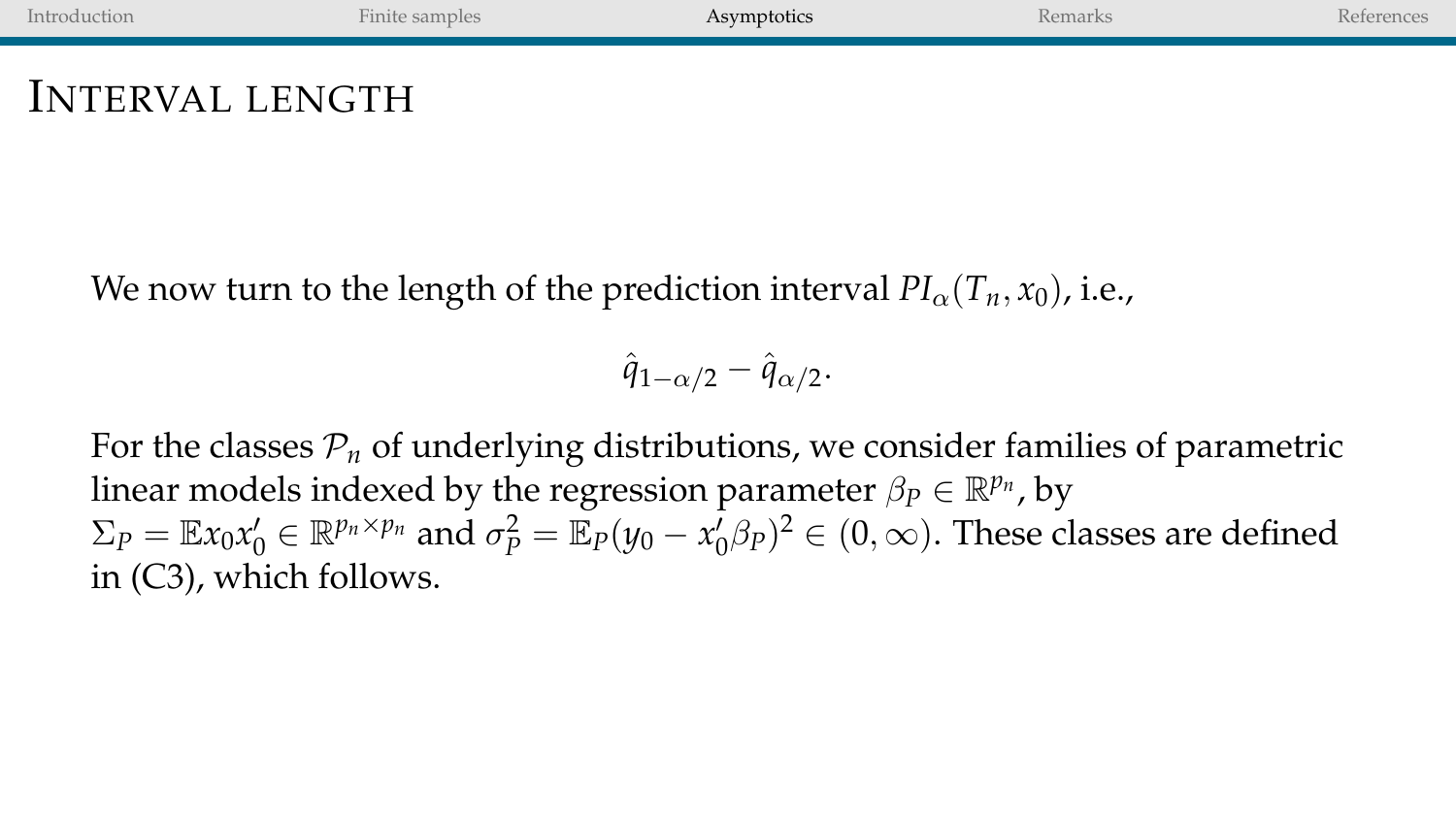### INTERVAL LENGTH

- (C3). Fix a finite constant  $c_0 > 0$  and probability measures  $\mathcal{L}_l$ ,  $\mathcal{L}_w$  and  $\mathcal{L}_v$  on  $\mathbb{R}$ , so that  $\mathcal{L}_w$  and  $\mathcal{L}_v$  have zero mean, unit variance and finite fourth moments, and so that  $\int s^2 \mathcal{L}_1(ds) = 1$  and  $\mathcal{L}_1((-c_0, c_0)) = 0$ . For each *n*, the following holds under each  $P \in \mathcal{P}_n = \mathcal{P}_n(c_0, \mathcal{L}_l, \mathcal{L}_w, \mathcal{L}_v)$ :
	- $\blacktriangleright$   $(x_i, y_i) \in \mathbb{R}^{p_n+1}$  are i.i.d.
	- $\blacktriangleright$  The feature vector  $x_0$  is distributed as

$$
x_0 \sim l_0 \Sigma_p^{1/2} (w_1,\ldots,w_{p_n})',
$$

where  $w_1, \ldots, w_{p_n}$  are i.i.d. according to  $\mathcal{L}_w$ , where  $l_0 \sim \mathcal{L}_l$  is independent of the  $w_i$ , and where  $\Sigma_P^{1/2}$  $P_p^{1/2}$  is the symmetric square root of a positive definite  $p_n \times p_n$ matrix Σ*P*.

 $\blacktriangleright$  The response  $y_0$  satisfies

$$
y_0\|x_0 \quad \sim \quad x'_0\beta_P + \sigma_P v_0,
$$

where  $\beta_P \in \mathbb{R}^{p_n}$ ,  $\sigma_P \in (0, \infty)$ , and where  $v_0 \sim \mathcal{L}_v$  independent of  $x_0$ .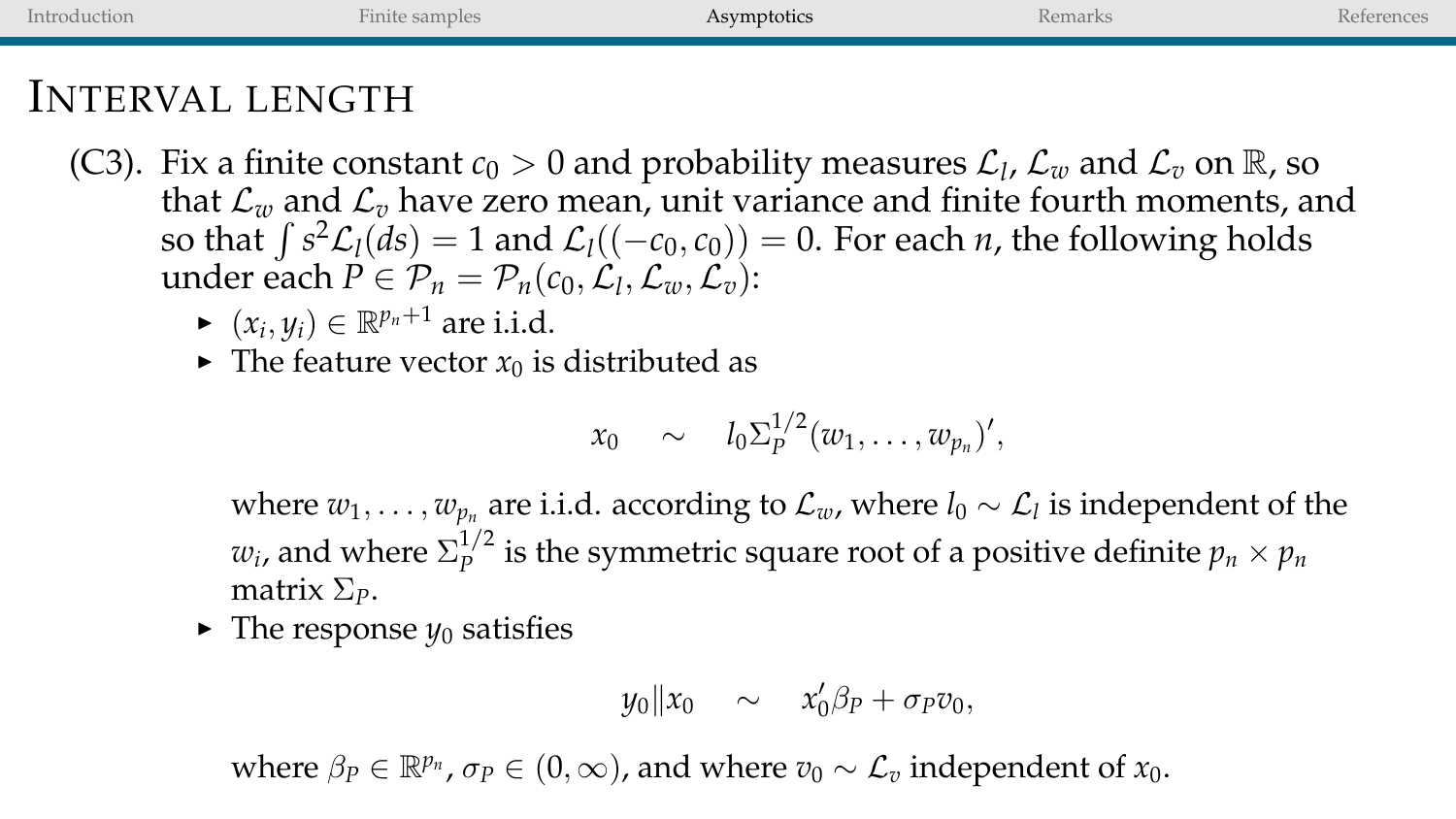| Introduction    | Finite samples                                                                                                                                                     | Asymptotics | Remarks | References |
|-----------------|--------------------------------------------------------------------------------------------------------------------------------------------------------------------|-------------|---------|------------|
| INTERVAL LENGTH |                                                                                                                                                                    |             |         |            |
| THEOREM 4       |                                                                                                                                                                    |             |         |            |
|                 | For each <i>n</i> let $\mathcal{P}_n = \mathcal{P}_n(c_0, \mathcal{L}_1, \mathcal{L}_w, \mathcal{L}_v)$ be as in (C3). If $p_n/n \to \kappa \in (0, 1)$ , then the |             |         |            |

scaled empirical  $\alpha$ -quantile  $\hat{q}_\alpha/\sigma_P$  of the leave-one-out residuals  $\hat{u}_i = y_i - x'_i \hat{\beta}_n^{[i]}$ based on the OLS estimator converges  $\mathcal{P}_n$ -uniformly in probability to the corresponding  $\alpha$ -quantile of the distribution of

 $lN\tau + v$ .

where  $l \sim \mathcal{L}_l$ ,  $N \sim N(0, 1)$  and  $v \sim \mathcal{L}_v$  are independent and where  $\tau = \tau(\mathcal{L}, \kappa)$  is a constant.

This statement also holds in case  $\kappa = 0$ , provided that  $\mathcal{L}_v$  has a continuous and strictly increasing c.d.f. and  $p_n \to \infty$ .

The constant  $\kappa$  satisfies  $\kappa = 0$  if and only if  $\tau(\mathcal{L}_l, \kappa) = 0$ . Moreover, if  $\mathcal{L}_l(\{-1,1\}) = 1$ , then  $\tau(\mathcal{L}_l, \kappa) = \sqrt{\kappa/(1-\kappa)}$ .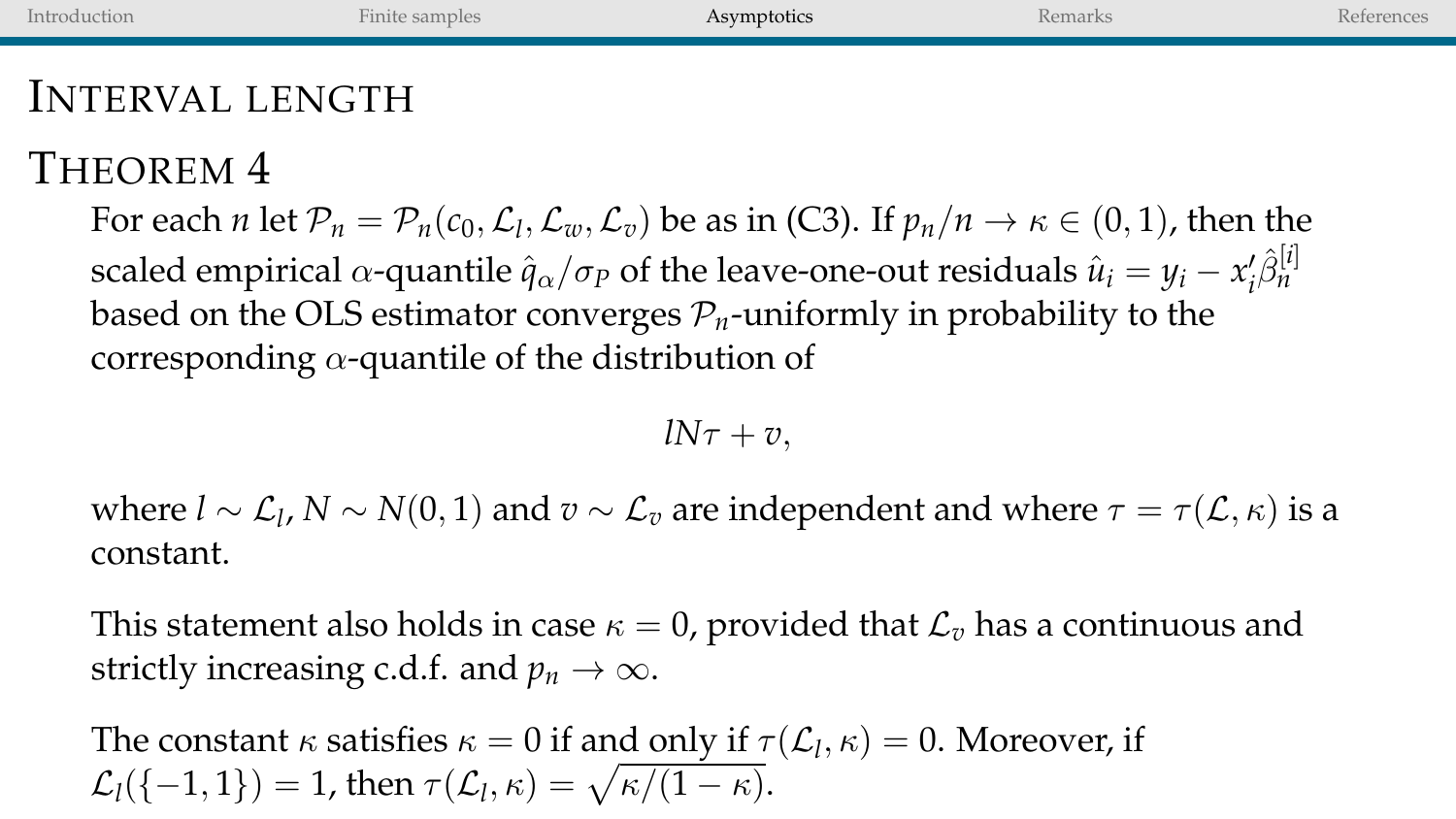

LIMIT OF  $(\hat{q}_{1-\alpha/2} - \hat{q}_{\alpha/2})/\sigma_P$  WITH  $\mathcal{L}_l({1}) = 1$  AND FOR TWO CHOICES OF  $\mathcal{L}_v$ 



 $\kappa = \lim p_n/n$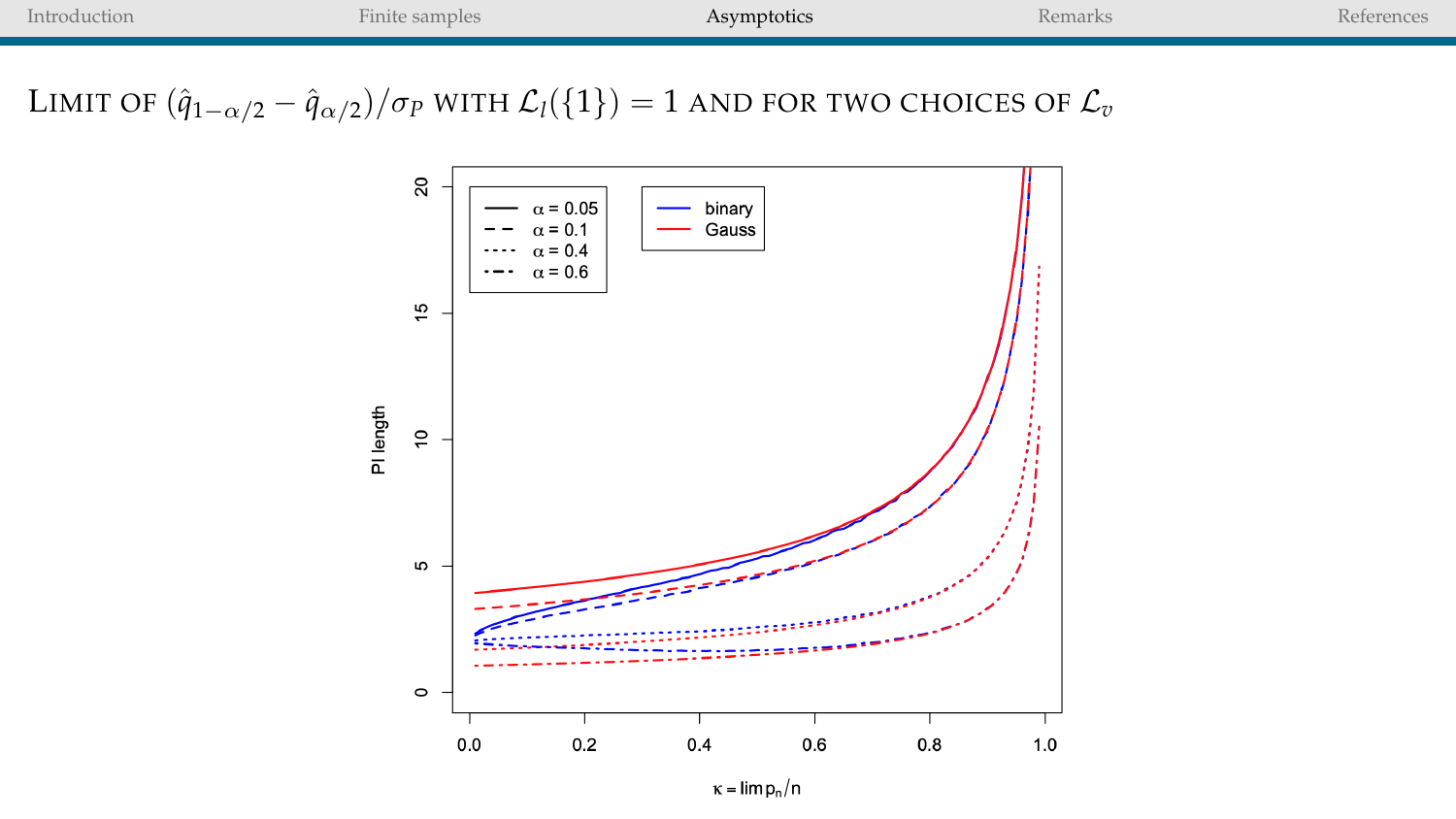# <span id="page-18-0"></span>RELATED METHODS

- $\triangleright$  Sample splitting: See last Figure.
- ▶ Jackknife+: A modification of the method proposed here by Barber et al. (2019). Controls unconditional coverage, even if predictor is not stable.
- $\triangleright$  Conformal prediction: Controls unconditional coverage, even if predictor is not stable. Cf. Vovk et al. (1999, 2005, 2009) as well as Lei et al. (2017, 2013) and Lei and Wasserman (2014).
- $\triangleright$  Tolerance regions: Give a confidence set for  $(x_0, y_0)$ , from which a confidence set for  $y_0$  can be obtained by cutting (so that efficiency is an issue). See Wilks (1941, 1942), Wald (1943) and Tukey (1947), and Krishnamoorthy and Mathew (2009) for an overview.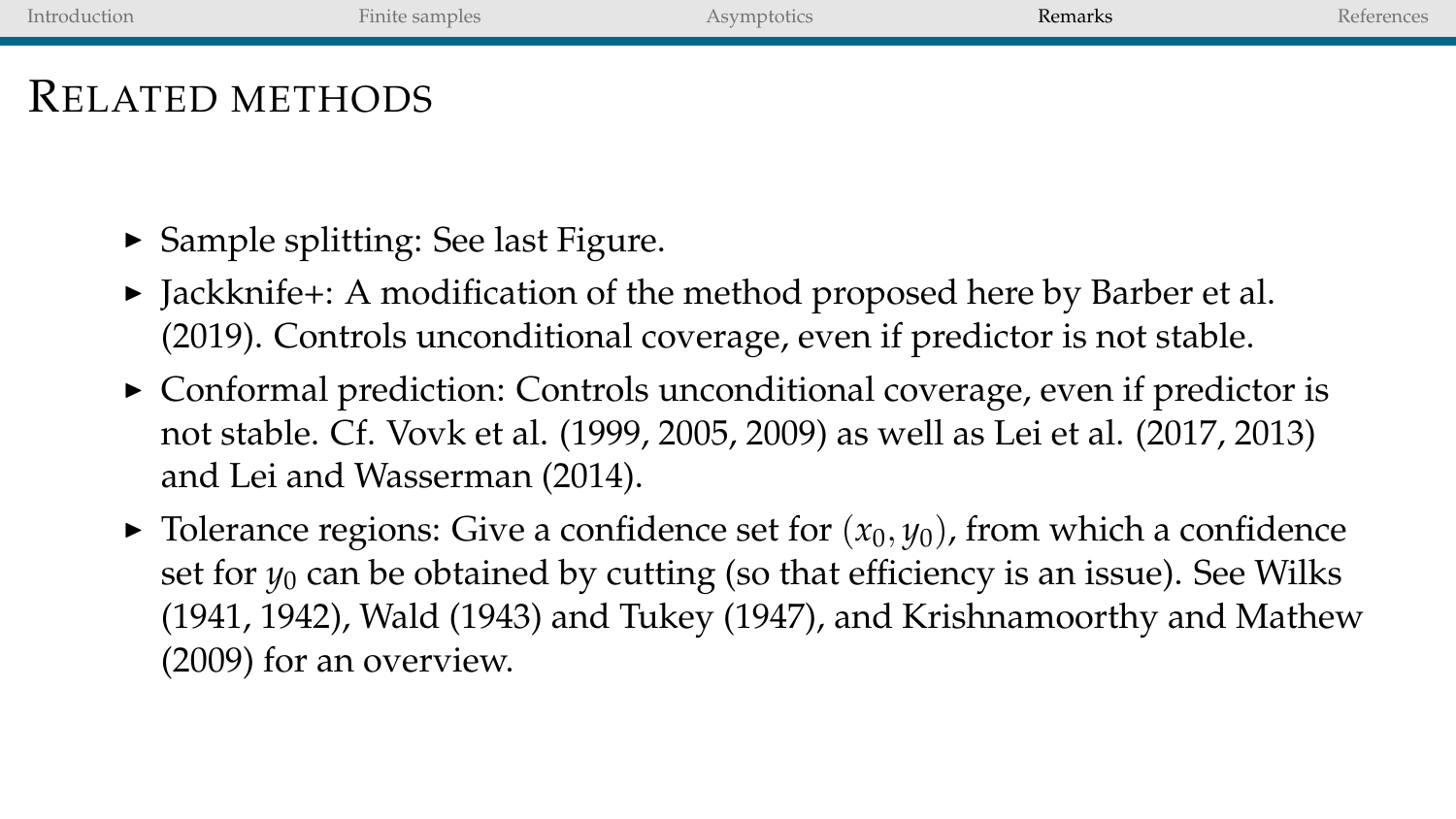| Introduction | Finite samples | Asymptotics | Remarks | References |
|--------------|----------------|-------------|---------|------------|
|              |                |             |         |            |
|              |                |             |         |            |

# EXTENSIONS

- $\triangleright$  The requirement in (C1), that *u*<sub>0</sub> = *y*<sub>0</sub> − *m<sub>P</sub>*(*x*<sub>0</sub>) is independent of *x*<sub>0</sub>, is an issue. A relaxation of this is work in progress and is looking good so far.
- **►** The requirement in (C1), that the density  $f_{u,P}$  of  $u_0$  satisfies  $||f_{u,P}||_{\infty} < \infty$ , can be replaced by a Hölder condition; the resulting theory becomes more complex.
- $\triangleright$  Our prediction intervals have constant width, independent of  $x_0$ . The construction of variable-width prediction intervals is being investigated.